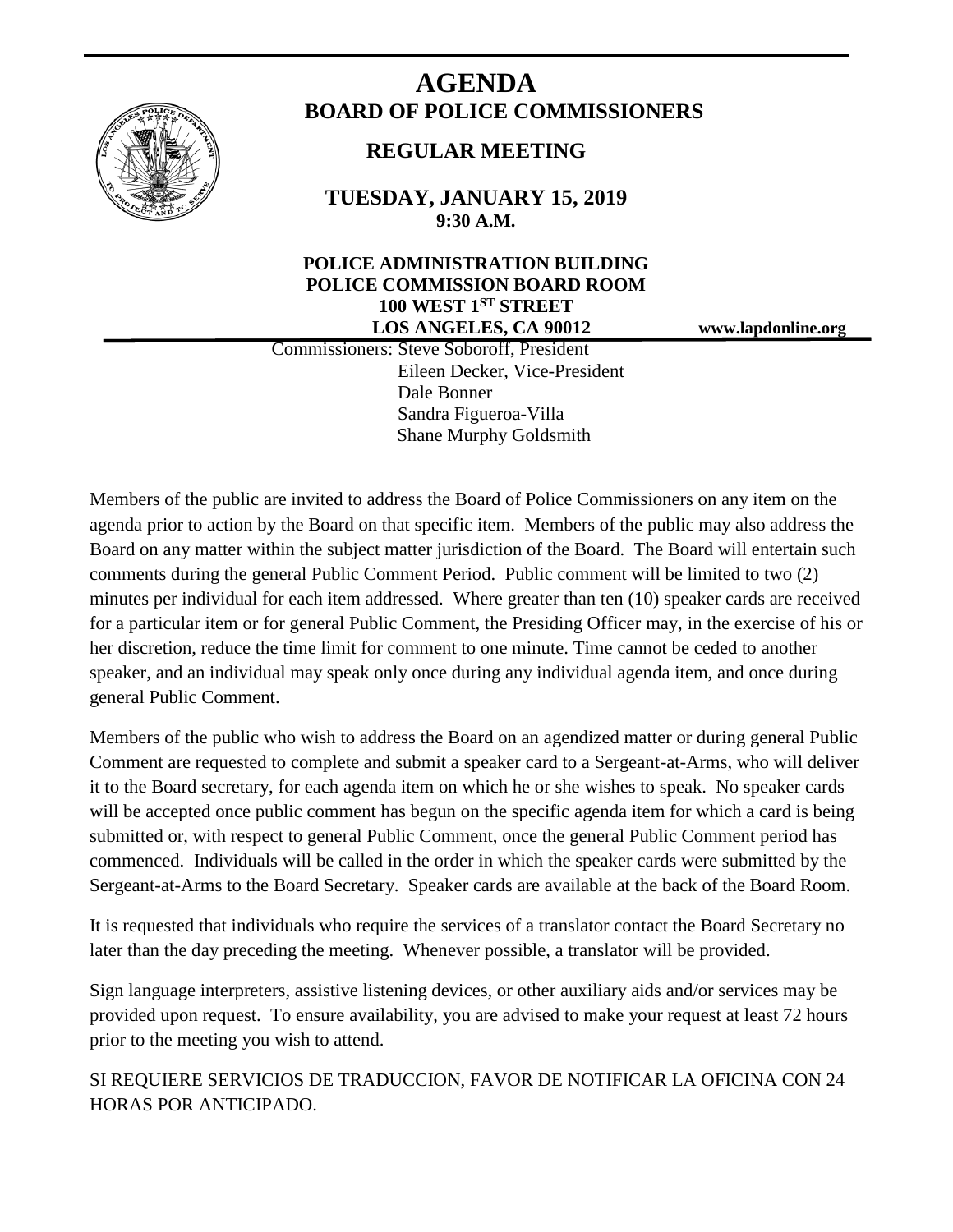#### 1. **CONSENT AGENDA ITEMS**

A. DEPARTMENT'S REPORT, dated January 9, 2019, relative to a monetary donation in the amount of \$2,000.00, from the Los Angeles Police Foundation. As a token of appreciation to North Hollywood Area's personnel, the Excellence in Leadership grant was awarded to help offset the cost of a holiday party, for the benefit of North Hollywood Area, as set forth. [\[BPC #19-0017\]](http://www.lapdpolicecom.lacity.org/011519/BPC_19-0017.pdf)

Recommendation(s) for Board action:

APPROVE the Department's report and ACCEPT the donation.

B. DEPARTMENT'S REPORT, dated January 9, 2019, relative to a monetary donation in the amount of \$4,000.00, from the Los Angeles Police Foundation. As a token of appreciation to Hollenbeck Area's personnel, the Excellence in Leadership grant was awarded to help offset the cost of a holiday party, for the benefit of Hollenbeck Area, as set forth. **IBPC #19-0018** 

Recommendation(s) for Board action:

APPROVE the Department's report and ACCEPT the donation.

C. DEPARTMENT'S REPORT, dated January 9, 2019, relative to a monetary donation in the amount of \$2,100.00, from Century City Mall, LLC., to be utilized for food and recreational activities and events, for the benefit of the West Los Angeles Cadet Program, as set forth. **[\[BPC #19-0019\]](http://www.lapdpolicecom.lacity.org/011519/BPC_19-0019.pdf)** 

Recommendation(s) for Board action:

APPROVE the Department's report and ACCEPT the donation.

D. DEPARTMENT'S REPORT, dated January 9, 2019, relative to a monetary donation in the amount of \$1,890.00, from the Los Angeles Dodgers, LLC., to be utilized for food and recreational activities and events, for the benefit of the Southeast Area Cadet Program, as set forth. **IDPC #19-00201** 

Recommendation(s) for Board action:

APPROVE the Department's report and ACCEPT the donation.

E. DEPARTMENT'S REPORT, dated January 9, 2019, relative to a monetary donation of training and equipment for the Bomb Squad Explosive Detection Canine Team, valued at \$6,492.22, from the Los Angeles Police Foundation, for the benefit of Emergency Services Division, as set forth. [\[BPC #19-0021\]](http://www.lapdpolicecom.lacity.org/011519/BPC_19-0021.pdf)

Recommendation(s) for Board action:

APPROVE the Department's report and ACCEPT the donation.